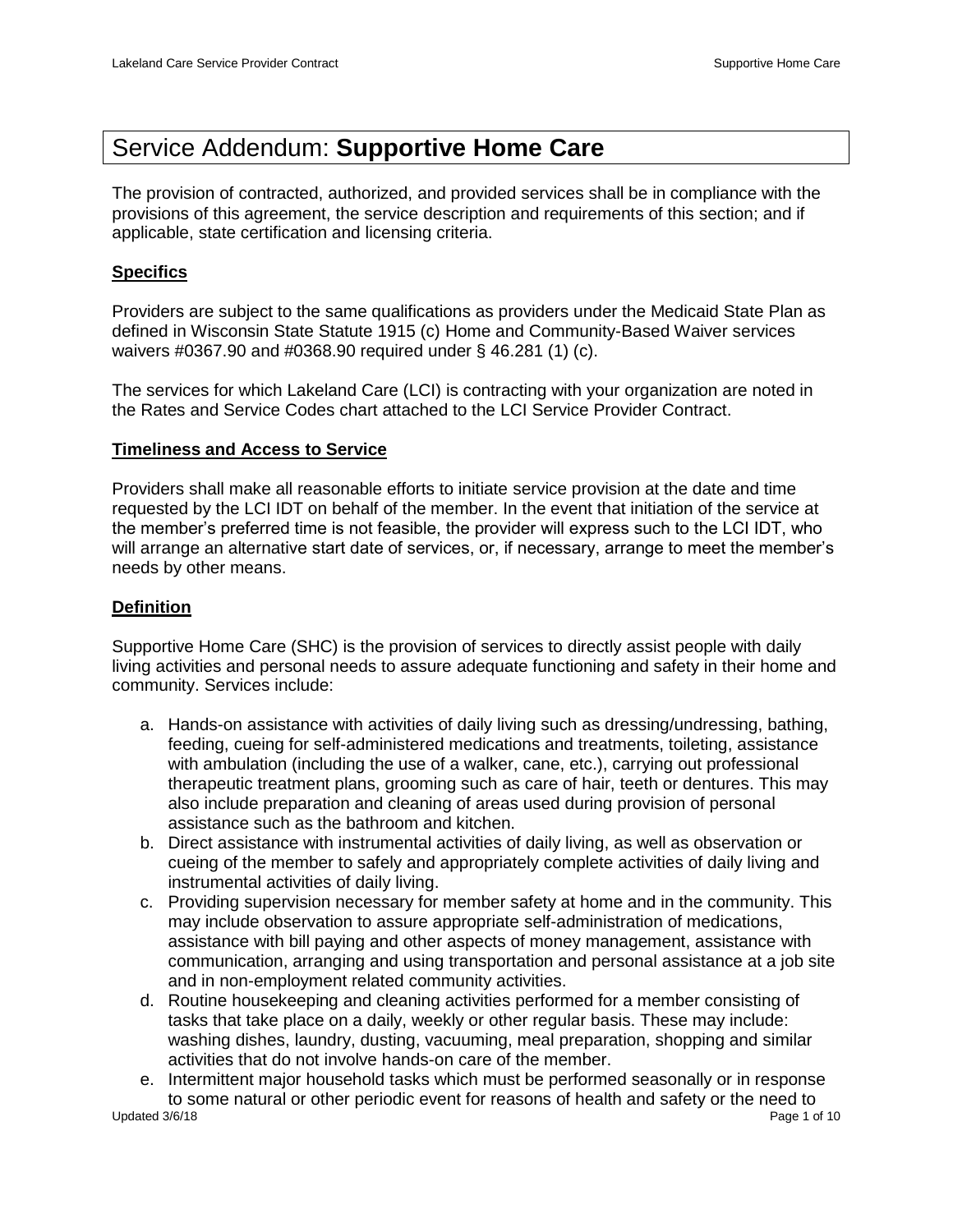assure the member's continued community living. These may include: outdoor activities such as yard work and snow removal; indoor activities such as window washing; cleaning of attics and basements; cleaning of carpets, rugs and drapery; refrigerator/freezer defrosting; the necessary cleaning of vehicles, wheelchairs and other adaptive equipment and home modifications such as ramps. This also may include assistance with packing/unpacking and household cleaning/organizing when a member moves.

An unrelated live-in caregiver may provide any or all of the types of supportive home care services. Services by a related live-in caregiver are subject to the requirements in Article VIII.P.2. Excludes training provided to a member intended to improve the member's ability to independently perform routine daily living tasks, which may be provided as daily living skills training.

Pursuant to Olmstead Letter No.3, Attachment 3-c, in order to assure continuity of care, services may include personal assistance retainer payments for up to 15 consecutive days where there is a reasonable probability that, in their absence, the member would not be able to retain a preferred home care worker because the worker would seek other employment, or if the worker is employed by an agency, would be reassigned and may not return to serving the member. Retainer payments may be made under the following medically-related and nonmedically related circumstances as applicable to the member:

- Medically-Related:
	- o Hospitalization;
	- o Nursing home or ICF-I/ID admission;
	- o Receipt of medical or rehabilitative care entailing at least an overnight absence; or
	- $\circ$  Participation in a therapeutic rehabilitative program as defined in DHS 101.03(175).

o

There is no yearly limit on the number of medically-related episodes for which retainer payments may be made.

- Non-Medically Related:
	- $\circ$  Planned vacation entailing at least an overnight absence and unaccompanied by the worker;
	- $\circ$  Visit to relatives or friends unaccompanied by the worker and entailing at least an overnight absence;
	- o Obtaining education, employment, or job, habilitative or self-advocacy training unaccompanied by the worker and entailing at least an overnight absence; or
	- o Recreational activities unaccompanied by the worker entailing at least an overnight absence.

o

Retainer payments may be made for no more than four (4) non-medically related episodes in a calendar year. LCI will determine the amount of the per diem retainer payment, which shall be sufficient to accomplish the purpose of providing a reasonable probability of retaining the worker for the member. All workers must comply with the Training and Documentation Standards for Supportive Home Care and In-Home Respite Care.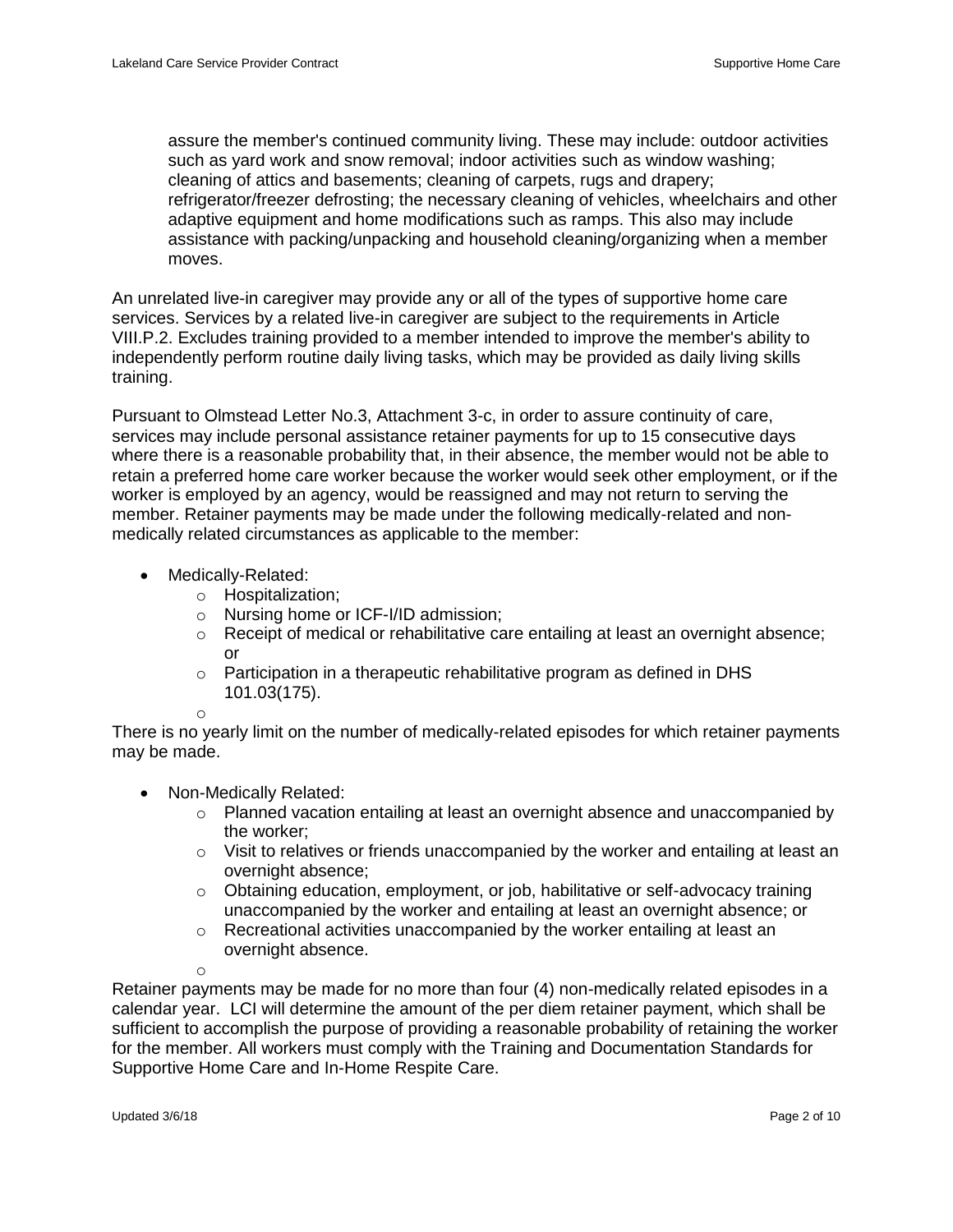## **Standards, Training, and Competency**

Providers of services shall meet the standards of this agreement; and if applicable, agrees to retain licensing in good standing during contract period.

Provider shall ensure that staff providing care to members is adequately trained and proficient in both the skills they are providing and in the needs of the member(s) receiving the services. Provider shall ensure competency of individual employees performing services to the LCI members. Competency shall include assurance of the general skills and abilities necessary to perform assigned tasks.

Training of staff providing services shall include:

- 1. Provider agency recording and reporting requirements for documentation, critical incident reporting, and other information and procedures necessary for the staff to ensure the health and safety of member(s) receiving supports
- 2. Training on the needs of the target group for the member(s) served under this agreement
- 3. Training on the provision of the services being provided
- 4. Training on the needs, strengths, and preferences of the individual(s) being served
- 5. Training on rights and confidentiality of individual(s) supported
- 6. Information and provider procedure for adherence to the LCI policies below:
	- a. Incident Management System
	- b. Restraint and Seclusion Policy and Procedure
	- c. Communication Expectations
	- d. Unplanned use of Restrictive Measure
	- e. Confidentiality

Provider shall ensure staff providing care will complete all required Training and Documentation Standards for Supportive Home Care set forth by the Department of Health Services, October 2016 found here:

#### <https://www.dhs.wisconsin.gov/publications/p01602.pdf>

Provider shall attest to the completion of this training and, upon request, provide LCI an attestation letter signed and dated by an authorized signer on behalf of the provider. Provider is solely responsible for maintaining any and all required documentation. These training requirements include the following:

#### **Personal Assistance Services: Worker Training Standards**

Workers who provide personal assistance services, or personal assistance and household services related to the care of the person, such as food purchasing and preparation, laundry, and cleaning of areas of the home necessary to provide personal assistance, must receive training on the following subjects:

A. Policies, Procedures, and Expectations for workers, including HIPAA (Health Insurance Portability and Accountability Act) compliance and other confidentiality requirements; ethical standards, including respecting personal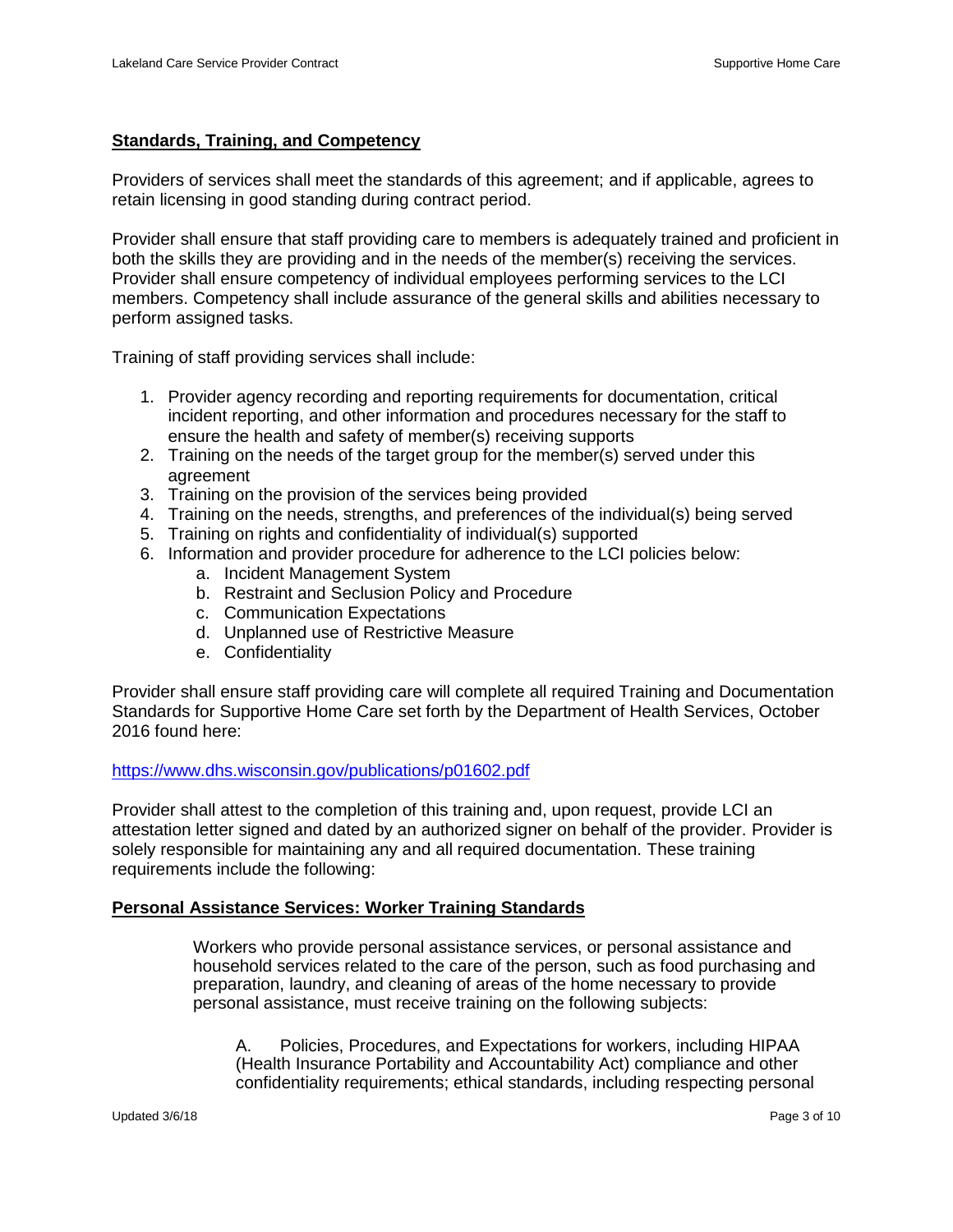property; safely providing services to members; and procedures to follow when unable to keep an appointment, including communicating the absence and initiating backup services.

B. Billing and Payment Processes and Relevant Contact Information, including recordkeeping and reporting; and contact information, including the name and telephone number of the primary contact person at the SHC agency, or the SDS member or representative, and the fiscal/employer agent.

C. Recognition of, and response to, an emergency, including protocols for contacting local emergency response systems; prompt notification of the SHC agency or the member's SDS employer fiscal agent; and notification of the contacts provided by the SDS member and LCI's IDT.

D. Member-Specific Information, including individual needs, functional capacities, relevant medical conditions, strengths, abilities, member preferences in the provision of assistance, SHC-related outcomes, and LCI's care manager contact information. The member/representative may provide this training component, in whole or in part.

E. General Target Population. Information that is applicable to the members the worker will serve. (This applies primarily to SHC agency-based services or where a worker will serve multiple SDS members with the same or similar conditions.)

F. Providing Quality Homemaking and Household Services, including understanding good nutrition, special diets, and meal planning and/or preparation; understanding and maintaining a clean, safe, and healthy home environment; and respecting member preferences in housekeeping. (This applies where a worker will be providing housekeeping services in addition to personal assistance. The training may focus on the particular housekeeping services the worker will provide.)

G. Working Effectively with Members, including appropriate interpersonal skills; understanding and respecting member direction, individuality, independence, and rights; procedures for handling conflict and complaints; and cultural differences and family relationships. This component should include training on behavioral support needs, if applicable.

#### **Household/Chore Services: Worker Training Standards**

Workers who perform only household chores relating primarily to the care and/or upkeep of the interior or exterior of the member's residence shall receive training commensurate with the scope of their duties as follows:

A. Policies, Procedures, and Expectations for workers, including HIPAA compliance and other confidentiality requirements; ethical standards, including respecting personal property; safely providing services to members; and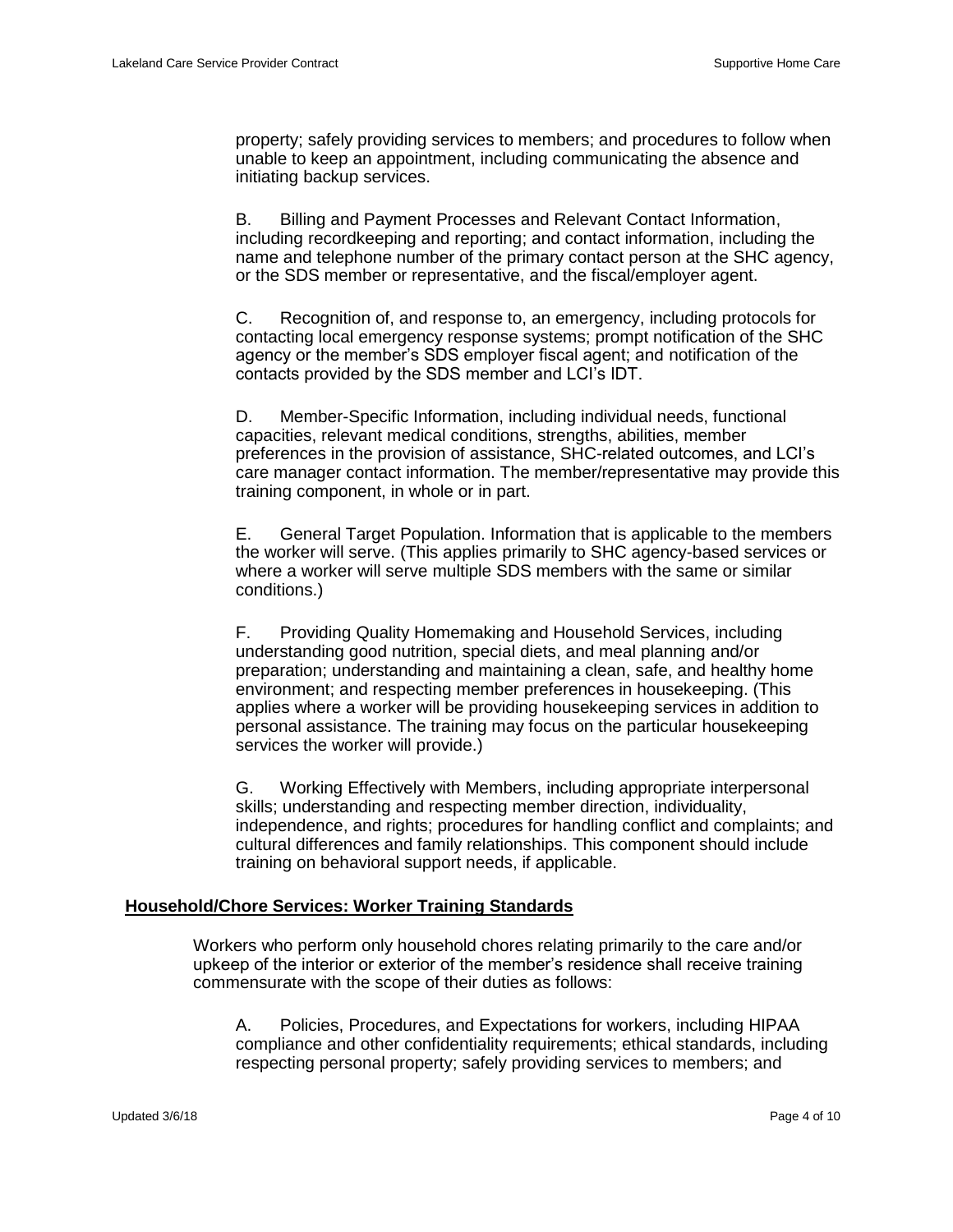procedures to follow when unable to keep an appointment, including communicating the absence and initiating backup services.

B. Billing and Payment Processes and Relevant Contact Information, including recordkeeping and reporting; and contact information, including the name and telephone number of the primary contact person at the SHC agency, or the SDS member, and fiscal/employer agent.

C. Recognition of, and response to, an emergency, including protocols for contacting local emergency response systems; prompt notification of the SHC agency or the member's SDS employer fiscal agent; and notification of the contacts provided by the SDS member and LCI's IDT staff.

D. Providing Quality Homemaking and Household Services, including understanding good nutrition, special diets, and meal planning and/or preparation; understanding and maintaining a clean, safe, and healthy home environment; respecting member preferences in housekeeping tasks and shopping.

E. Member-Specific Information only to the extent that it is necessary and is directly related to performing the tasks of household/chore services, and LCI's care manager contact information. (The member or member's representative may provide this component of training, in whole or in part.)

**Note**: While all five areas (subsections A-E) of this section must be addressed in the training of household/chore services workers, the type and depth of information provided may not need to be as extensive as for personal assistance services.

#### **Exemption from or Waiver of Training**

- A. Exemption—Due to their own licensure or credentialing requirements, the following professions may be exempted by the responsible entity or entities from these training requirements: certified nursing assistant, licensed practical nurse, registered nurse, licensed physical or occupational therapist, or certified physical or occupational therapy assistant. When an exemption is granted, the responsible entity or entities must still ensure that a worker performing medically oriented tasks, such as tube feedings, wound care, or tracheotomy care is competent in performing these tasks with the specific member.
- B. Waiver—Some or all of the required training may be waived based on knowledge and skills attained through prior experience (e.g., as a personal care worker for a Medicaid-certified personal care agency). Responsibility for making, documenting, and maintaining documentation of such a waiver shall be based on the protocols in Section III.B. and VIII. When a waiver is granted, the responsible entity or entities must still ensure that a worker performing medically oriented tasks, such as tube feedings, wound care, or tracheotomy care is competent in performing these tasks with the specific member.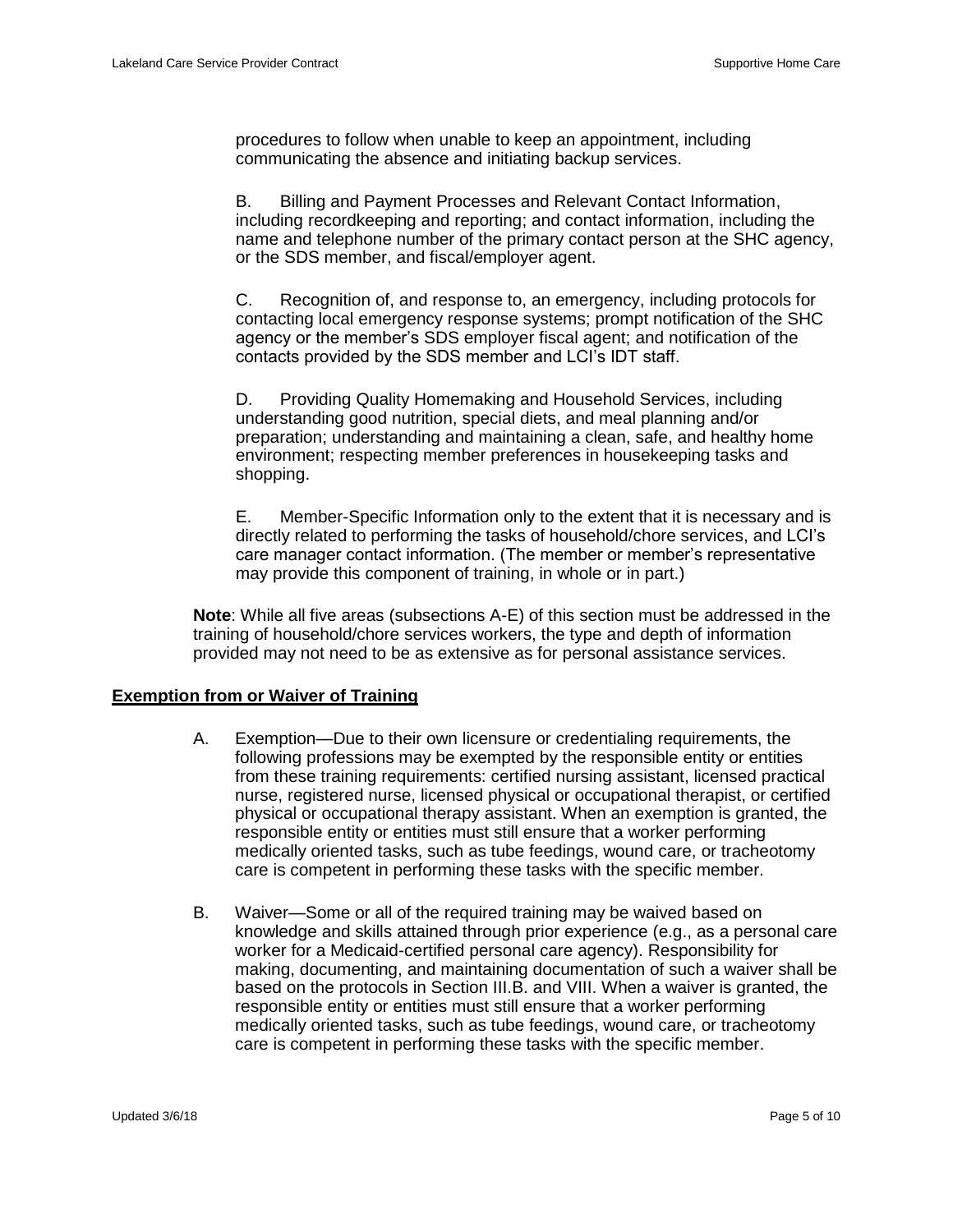**Note**: Notwithstanding any exemption or waiver under subsections A or B of this section, such workers will likely need agency and member contact information, information on billing, payment, documentation, and any other relevant administrative requirements, protocols for emergencies and member-specific information.

C. Documentation—For workers exempted from some or all of the training requirements under subsections A or B of this section, the responsible entity (pursuant to Section III.B.) making the exemption or waiver decision shall maintain copies of credentials or other documentation of their existence, or a written rationale for waivers based on experience, signed and dated by that entity.

## **Completion and Documentation of Training**

- A. Timeframes
	- 1. Personal assistance services training shall be completed prior to providing personal assistance services.
	- 2. Household/chore services training shall be completed within two months of beginning employment.
- B. Responsibility for Creating and Maintaining Documentation
	- 1. For agency-based services, the SHC agency shall document the training and any exemptions or waivers, and maintain the documentation.
	- 2. For SDS members who are common-law employers:
		- a. Members who make training decisions shall document the training and any exemptions or waivers, and maintain the documentation with the assistance of the fiscal/employer agent if within the scope of its work.
		- b. If members do not make training decisions, the fiscal/employer agent if within the scope of its work shall document the training and any exemptions or waivers, and maintain the documentation.
- C. Content of Documentation
	- 1. Documentation shall list the training content, dates such training occurred, and, for exemptions and waivers, the credentials and/or rationale that are the basis for any training exemption or waiver.
	- 2. Documentation that training requirements have been met through provision of training and/or exemption or waiver shall be signed and dated by the entity or entities making those decisions.
- D. Additional Training

The entity responsible for making and documenting training decisions shall ensure the worker completes appropriate additional training if the worker's job duties change and require additional knowledge and/or skills.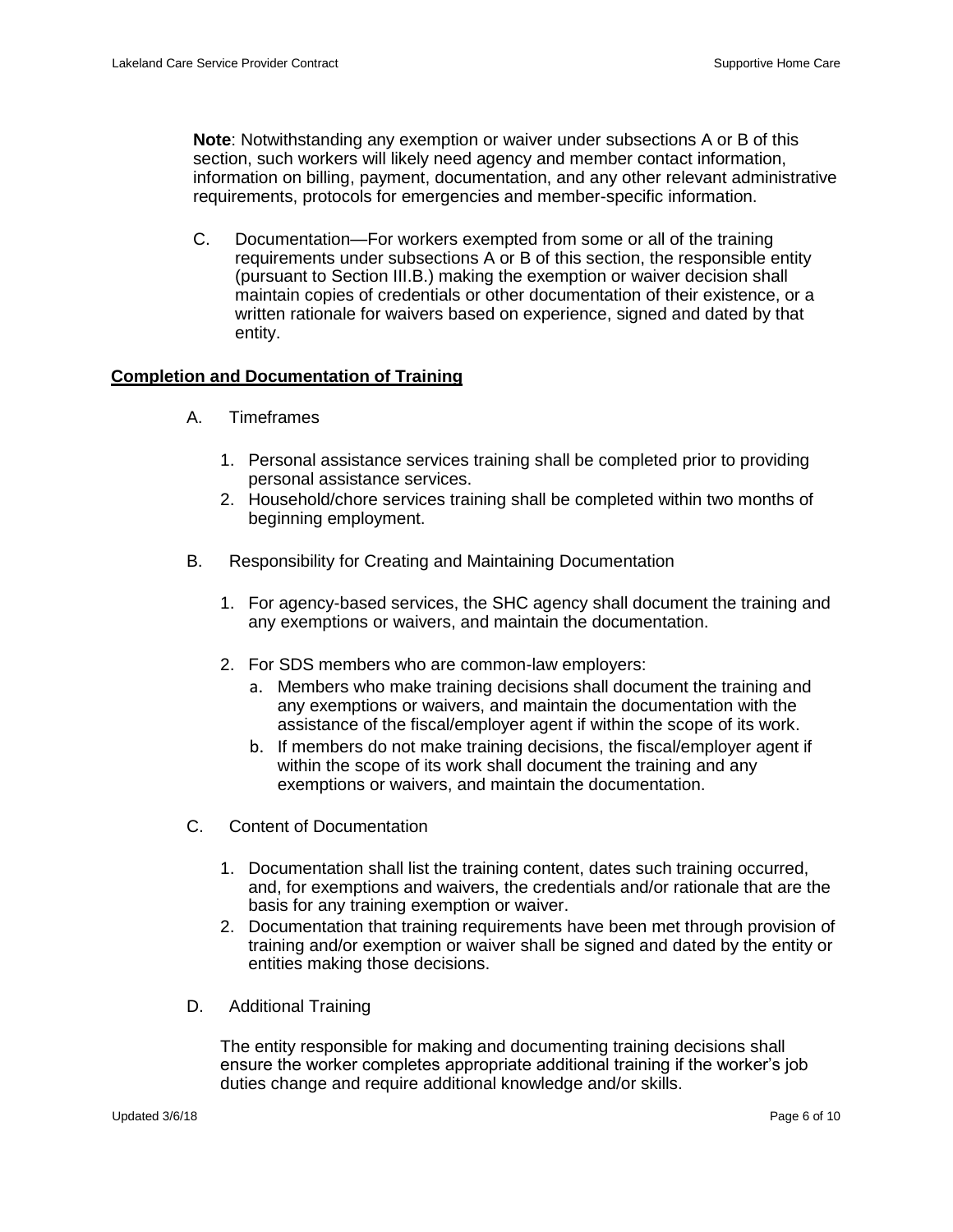## **Staff to Member Ratio**

Services shall be provided at a 1:1 ratio of provider staff to LCI member, unless the description in the Rates and Service Codes chart of the agreement includes rates and services for ratios different from this level.

## **Staffing Assignment and Turnover**

The provision of successful services is attributable in large part to the strength of the relationship between a member and the staff directly providing the service. Given this contributory factor, provider agrees to make every effort to match and retain direct care staff under this agreement in a manner that optimizes consistency.

In order to establish and preserve this relationship, providers must take specific precautions to establish and monitor these services. Providers must have a process in place for:

- 1. Members to provide feedback on their experience with the employees performing these tasks and respond when appropriate
- 2. Written information indicating who within the organization to contact with concerns, or questions related to the provision of services or direct care staff
- 3. Provider will forward documentation and/or feedback to the IDT staff to allow members to express concerns to individuals other than the individual who performs the task

Changes in staff assignments to specific members and within the organization are at the discretion of the provider. Provider agrees to take member requests for specific staff into consideration when assigning or reassigning staff to members and will notify the LCI IDT staff in their reporting of any changes to staff providing services.

### **Collaboration and Coordination of Care**

Through the use of the Resource Allocation Decision method (RAD), LCI IDT staff shall assess the member's needs and outcomes to determine the amount of services to be authorized. LCI IDT staff shall exchange pertinent information with the provider at the time the referral is made to assure all health and safety needs are provided during the services. This information exchange shall include the assessed needs and amount of authorized units as it relates to services.

All aspects of service shall be discussed between LCI IDT staff, member or legal representative, and provider to ensure proper collaboration.

#### **Agency Communication Responsibilities**

Provider shall ensure a mechanism for recording and reporting to the IDT staff and other appropriate agencies incidents including:

- a. Changes in:
	- Condition (medical, behavioral, mental)
	- Medications, treatments, or MD order
	- Falls (with or without injury)
	- Urgent Care, Emergency Room or Hospitalization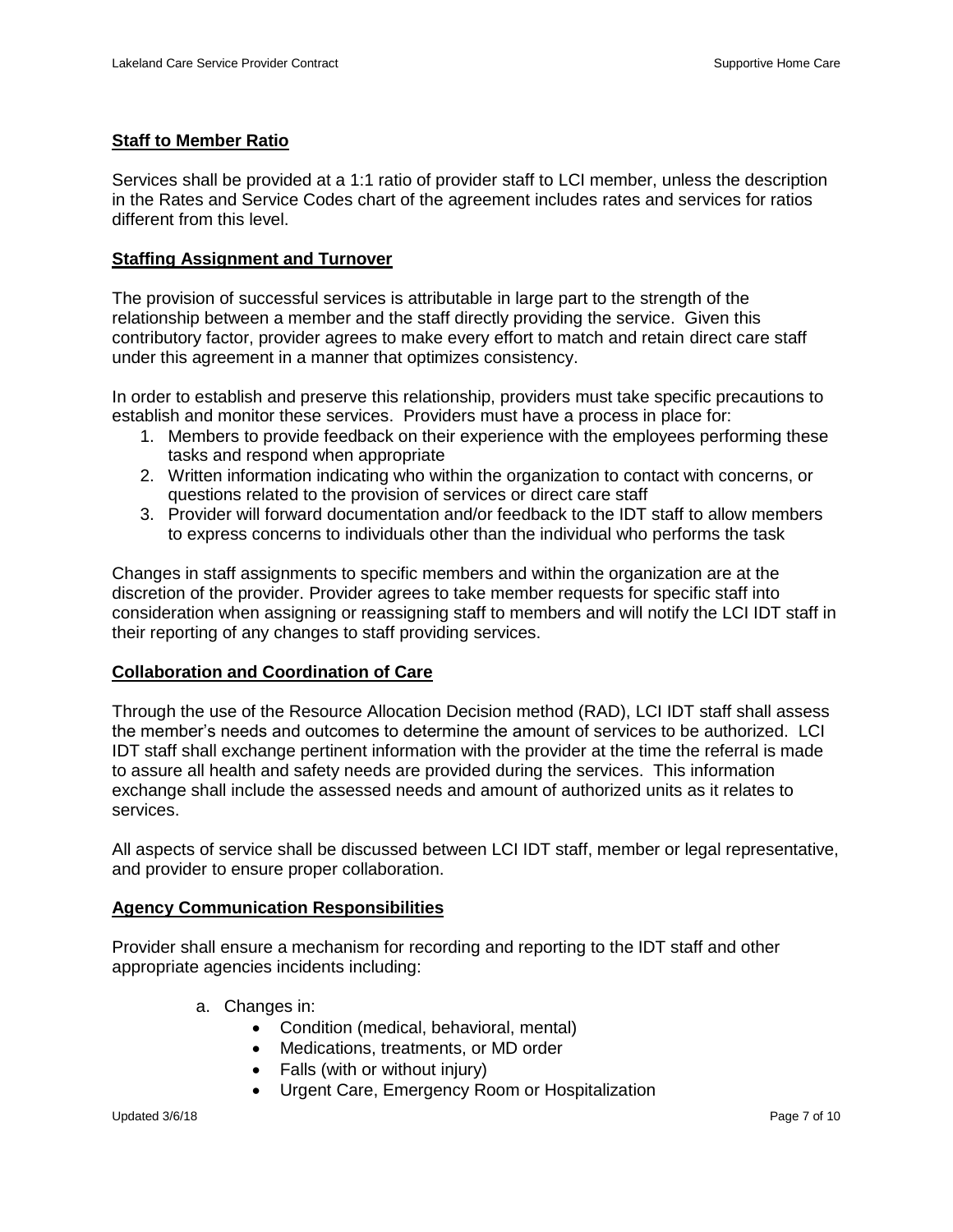- Death: anticipated or unexpected
- Any other circumstances warranting the completion of an agency incident or event report
- Unplanned use of Restrictive Measure
- b. Communication/Coordination regarding:
	- Medical Equipment or Supplies
	- Plan of Care development and reevaluation
	- Transition difficulty, discharge planning
	- Ongoing Care Management

Note: Staff will first follow their own established in-house protocol. Staff will then inform the IDT of any member circumstance that would warrant family or physician notification that includes, but is not limited to the above circumstances.

## **Documentation**

Providers shall comply with documentation as required by this agreement; and if applicable, state licensure and certification requirements as expressed by ordinance, state and federal rules and regulations applicable to the services covered by this contract.

Each LCI member shall have a developed plan of care specific to their needs which address each area of service need being provided. A copy of this care plan shall be supplied to LCI IDT staff.

At any time, the IDT staff may request:

- A written report to enhance the coordination and/or quality of care; which includes:
	- o Changes in members' activities
	- o List of supportive tasks provided
	- o Ongoing concerns specific to the member
- Additional documentation of the services provided

## **Billable Units**

Provider service rates will incorporate all administrative and business functions related to the provision of service. Contracted rates include the provision of administrative functions necessary for services and are not billable beyond units provided to each authorized member.

Providers should reference the Rates and Service Codes chart of the agreement for contract units and rates.

Providers should use increments as listed in the rates and service codes chart to bill LCI up to the authorized number of units for the member. Providers can only bill for services rendered to the member. Provider will refund LCI the total amount of any/all units billed without services rendered to the LCI member.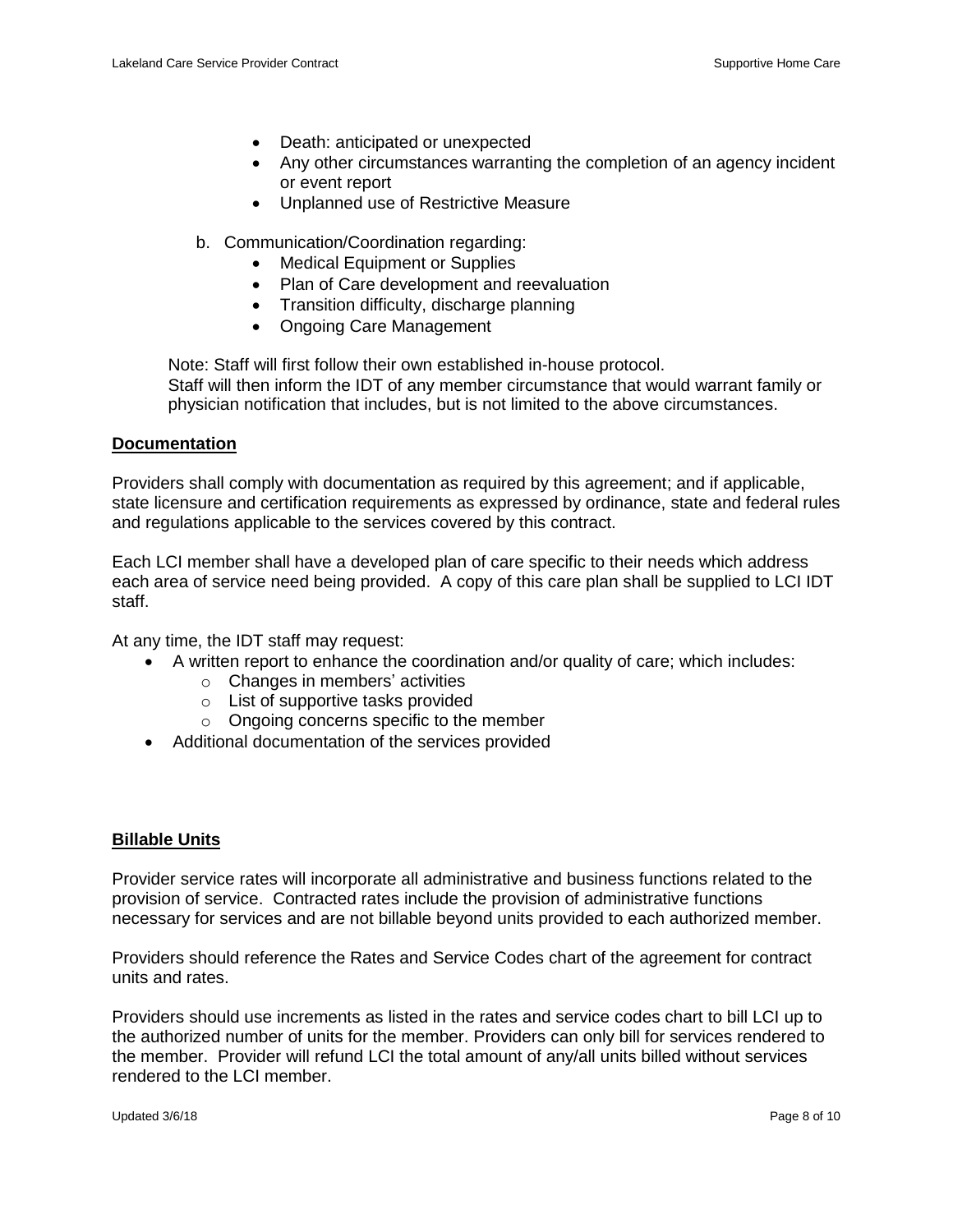Providers are required to provide for all identified care needs during the provision of services and are specifically prohibited from billing fraudulently for additional services during the provision of these services.

Family Care services administered by LCI are funded by state and federal tax dollars though the Medical Assistance program. As a publicly-funded system, LCI strives to maintain the integrity of the program by ensuring that all services are billed as authorized by LCI, and as rendered to members. LCI ensures this protection, by regularly conducting random reviews of claims submitted by its contracted providers. LCI reserves the right to request verification documentation from providers. This could include but is not limited to: providers' case notes, files, documentation and records.

# **Additional Considerations**

- LCI requires a 14 day notice prior to termination of SHC services by a provider to any LCI member.
- Services will be provided as identified and authorized by the LCI IDT staff.
- Providers may not limit or deny any LCI member services due to dissatisfaction with their LCI contracted rate.
- LCI pre-authorizes all of its services. If provider bills for more units than authorized without prior authorization, these services may be denied.
- In the case that a LCI member cancels service, the provider must contact the LCI IDT staff. Services cancelled will not necessarily be rescheduled and should not be assumed by the provider.
- Provider will negotiate contract rates that include mileage and travel time associated with the provision of service.
- Only units of services directly related to the authorized member may be billed under this service. The following services constitute directly related services and are included in the service provider's contracted rate:
	- o Face-to-face contact with member by direct care staff.
	- o Travel to the member for direct contact and travel from the member.
	- $\circ$  Transportation of member while providing SHC services. Provider contracted rates include travel during the provision of service(s).
	- $\circ$  Exceptions to the billable unit's criteria for SHC services will be considered for provision of service(s) to specific members when:
		- 1. Coordination and follow up necessary for the performance of services to a particular member requires extensive coordinating and collaboration or
		- 2. Travel time necessary for the performance of services to a particular member requires extensive travel time (i.e., rural locations). Requests for exceptions to billable unit criteria shall be requested in writing to the LCI IDT staff assigned to the member. Written requests will be reviewed with the LCI IDT staff and administration for consideration. Providers may not bill for exceptions prior to a written response and prior authorization from the LCI IDT staff.
- Only one provider agency is billable for the same service at the same time.
- Provider administrative time related to business operations of services is not billable to LCI. Provider agency staffing, training, orientation and supervision are not billable units